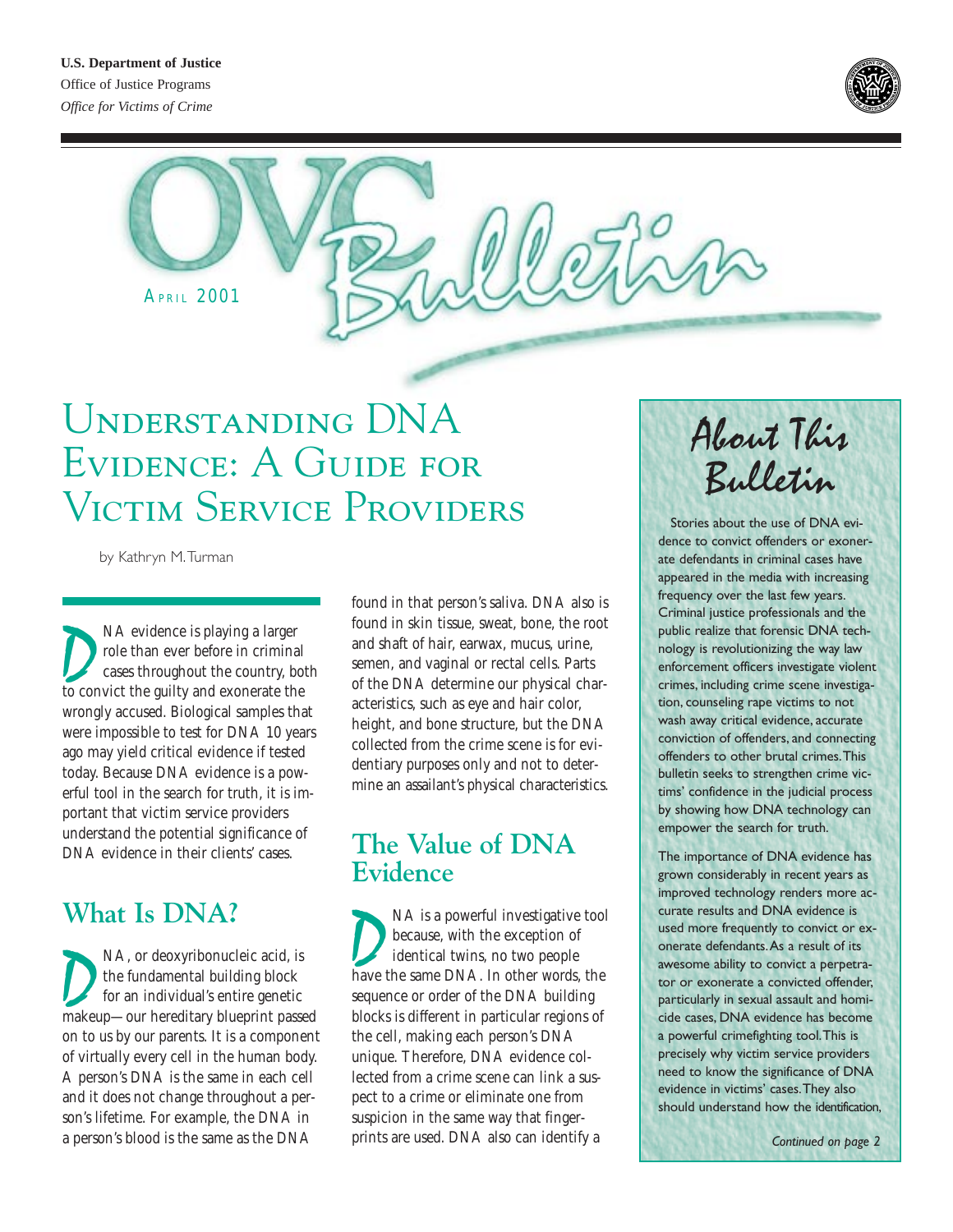#### About This Bulletin

*Continued from page 1*

collection, and preservation of DNA at the crime scene is critical in obtaining accurate test results.

Victims need to be provided with a simple but thorough explanation of how DNA testing may be used in their case, the process and procedures used, and the potential outcomes of the test results. It is important that victim service providers relay this information to victims early in the investigative process to help victims understand how DNA is used in investigating crimes and how it can improve the chances of apprehending and convicting an offender.

DNA evidence is a useful and neutral tool in the search for justice.Whether it helps convict or absolve individuals, DNA evidence will play an increasingly important role in solving crimes in the future.The result will be better justice for victims and safer communities.

victim through the DNA of relatives if a victim's body cannot be found. For example, if technicians have a biological sample from the victim, such as a bloodstain left at a crime scene, the DNA taken from that evidence can be compared with DNA from the victim's biological relatives to determine if the bloodstain belongs to the victim. When a DNA profile developed from evidence at one crime scene is compared with a DNA profile developed from evidence found at another crime scene, they can be linked to each other or to the same perpetrator, whether the crime was committed locally or in another state.

DNA evidence in the form of saliva blood, skin tissue, hair, and semen are often recovered from crime scenes and can be crucial to the investigation of sexual assaults and other violent crimes. For

example, during a sexual assault, biological evidence such as hair, skin tissue, semen, blood, or saliva can be left on the victim's body or at the crime scene. In addition, hair and fiber from clothing, carpet, bedding, or furniture could be transferred to the victim's body during an assault. This evidence is helpful in proving that there was physical contact between an assailant and a victim. DNA properly collected from the victim, crime scene, or suspect can be compared with known samples to place the suspect at the scene of the crime. If there is no suspect, however, a DNA profile of the crime scene can be entered into the Federal Bureau of Investigation's (FBI) Combined DNA Index System (CODIS), which allows agencies to match DNA profiles with other profiles entered into local, state, and national databases to identify a suspect or link serial crimes.

As with fingerprints, the effective use of DNA as evidence may require the collection and analysis of elimination samples to determine whether biological evidence came from a suspect or someone else. When investigating sexual assault or rape cases, it may be necessary to obtain an elimination sample, such as a blood or saliva sample, from the victim's relatives or consensual sex partner to account for all of the DNA found on the victim or at the crime scene.

#### **Evidence Collection and Preservation**

Ithough this bulletin is not intended as an instructional manual for<br>DNA evidence collection, every<br>victim service provider should be aware lthough this bulletin is not intended as an instructional manual for DNA evidence collection, every of important issues involved in the identification, collection, transportation, and storage of DNA evidence. These issues are as important for the victim service

provider as they are for the crime scene technician, nurse examiner, or other medical personnel. If DNA evidence is not initially identified, it may not be collected, and if DNA evidence is not properly collected, it may become contaminated or degraded. If properly preserved, however, DNA from body fluid stains or bones can be tested after many years in older cases in which questions of identity remain unresolved or disputed. In many cases, these substances can be analyzed to reliably link criminals to crimes or clear them as suspects.

It is crucial that victims of sexual assault understand why they should not change clothes, shower, or wash any part of their body after the assault. Semen may be found on clothing, bedding, or in the victim's vaginal, rectal, or oral regions. Saliva, which contains valuable DNA, can be found on an area where the victim was licked or bitten. In addition, if the victim scratched the assailant, skin tissue that contains the assailant's DNA can be collected from beneath the victim's fingernails.

Although evidence technicians may be able to collect fingerprints and other valuable forensic evidence from the crime scene, evidence that may be inside or on a victim's body should only be collected by a physician or sexual assault nurse examiner. A medical examination ideally should be conducted within hours of the assault to treat injuries, test for sexually transmitted diseases, and collect forensic evidence. The doctor or nurse examiner will use a special kit that contains sterile cotton swabs to collect fluids from the vaginal cavity, mouth, or other parts of the victim's body that may have come in contact with the assailant. Fingernail scrapings and hair also may be collected as forensic evidence at this time. The victim's clothes, especially undergarments, that were worn during and/or after the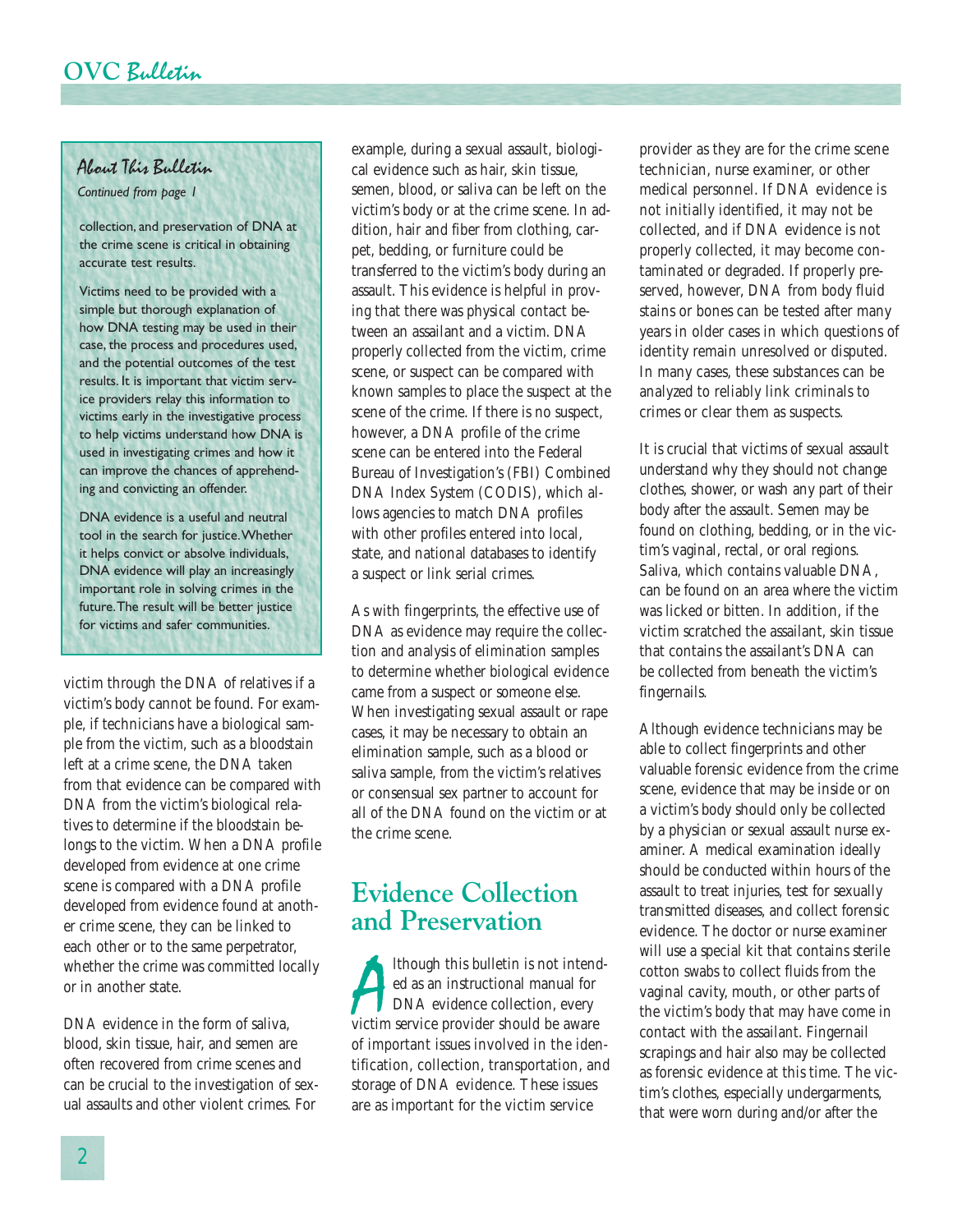assault should be collected for evidentiary purposes. In addition, the examiner will take a control standard from the victim in the form of blood or saliva and may collect a sample of the victim's head and pubic hair. Given the sensitive nature of DNA evidence, victim service providers should contact their crime laboratory personnel or evidence technicians when collection questions arise.

#### **Contamination Issues**

**BECAUSE EXECUTE EXECUTE SERVIS EN SURVEYOR EXECUTE SERVIS EN SURVEYOR EXECUTE SIGNATION SERVIS EN SURVEYOR EN SURVEYOR EN SURVEYOR EN SURVEYOR EN SURVEYOR EN SURVEYOR EN SURVEYOR EN SURVEYOR EN SURVEYOR EN SURVEYOR EN SUR** DNA can be used as evidence, greater attention to contamination lecting, and preserving DNA evidence. DNA evidence can become contaminated when DNA from another source gets mixed with DNA relevant to the case. This can happen if someone sneezes or coughs over the evidence, or if the person collecting the evidence touches his/her mouth, nose, hair, or any other part of his/her body, and then touches the area that may contain the DNA to be tested. In addition, environmental factors, such as heat and humidity, can accelerate the degradation of DNA. Degradation refers to the breaking down of DNA into smaller fragments by chemical or physical means. For example, wet or moist evidence that is packaged in plastic will provide a growth environment for bacteria, which can destroy DNA evidence. Biological evidence should always be thoroughly air-dried, packaged in paper, and properly labeled, ensuring that the chain of custody—a process used to document the chronological history of the evidence—is maintained. DNA evidence that is properly identified, collected, and preserved can be stored for years without

risk of extensive degradation, even at room temperature.

# **Forensic DNA Testing**

nalyzing DNA evidence in a criminal case can take weeks or montly to complete and can be expensive<br>specially if multiple pieces of evidence nalyzing DNA evidence in a criminal case can take weeks or months to complete and can be expensive, are submitted. During a criminal investigation, the police department or the prosecutor's office often pays for the analysis. In criminal DNA cases, laboratory personnel should work with the police department and prosecutor to decide which evidence may be most probative to the case. Once a decision is made about what evidence should be tested, the laboratory will extract and analyze the DNA.

The laboratory analysis of DNA involves the examination of a DNA strand at 13 specific locations (loci). The DNA profile from biological evidence collected from a crime scene can be compared with a profile from a known source (for example, a semen stain from a crime scene could be compared with a blood or saliva sample from a suspect). The DNA profiles from the biological evidence are compared with the profile from a suspect at the loci tested. If the profiles are the same, a statistic is generated which reflects how often one would expect to find this particular DNA profile in the general population. This helps in the analysis to determine whether the evidence likely came from the suspect or not. In addition, this process can seek the source of DNA evidence found at a crime scene by comparing the profile to convicted offenders in the CODIS database in situations where investigators may not yet have a suspect.

## **DNA Testing Methods**

Three methods are currently used to<br>analyze DNA evidence. While the<br>methods are very reliable, sometim<br>results cannot be obtained or are inconhree methods are currently used to analyze DNA evidence. While these methods are very reliable, sometimes clusive if the quantity of the evidence is insufficient to analyze or if the evidence has been contaminated or improperly preserved. The technology used in analyzing DNA evidence is increasing in sophistication and in its ability to distinguish individuals, so it may be possible to test evidence in the future in ways that are not possible today.

The most common form of DNA analysis is called polymerase chain reaction (PCR). The development of PCR testing has greatly advanced the field of forensic DNA testing by increasing the success rate of the analysis of old, degraded, or very small biological evidentiary samples. PCR testing has allowed investigators to analyze evidence samples that previously could not be tested because the quality or the amount of starting material was insufficient for previous DNA analysis techniques.

The PCR process works by taking very small amounts of DNA from biological evidence and making millions of copies of it. This process, often referred to as PCR amplification, creates enough DNA to allow a laboratory analyst to generate a DNA profile. The process also allows laboratory technicians to analyze degraded biological material. A group of 13 different locations is used for the analysis of evidentiary samples and to generate DNA profiles from convicted offenders for the CODIS database.

Because of the capability of PCR testing to amplify very small quantities of DNA,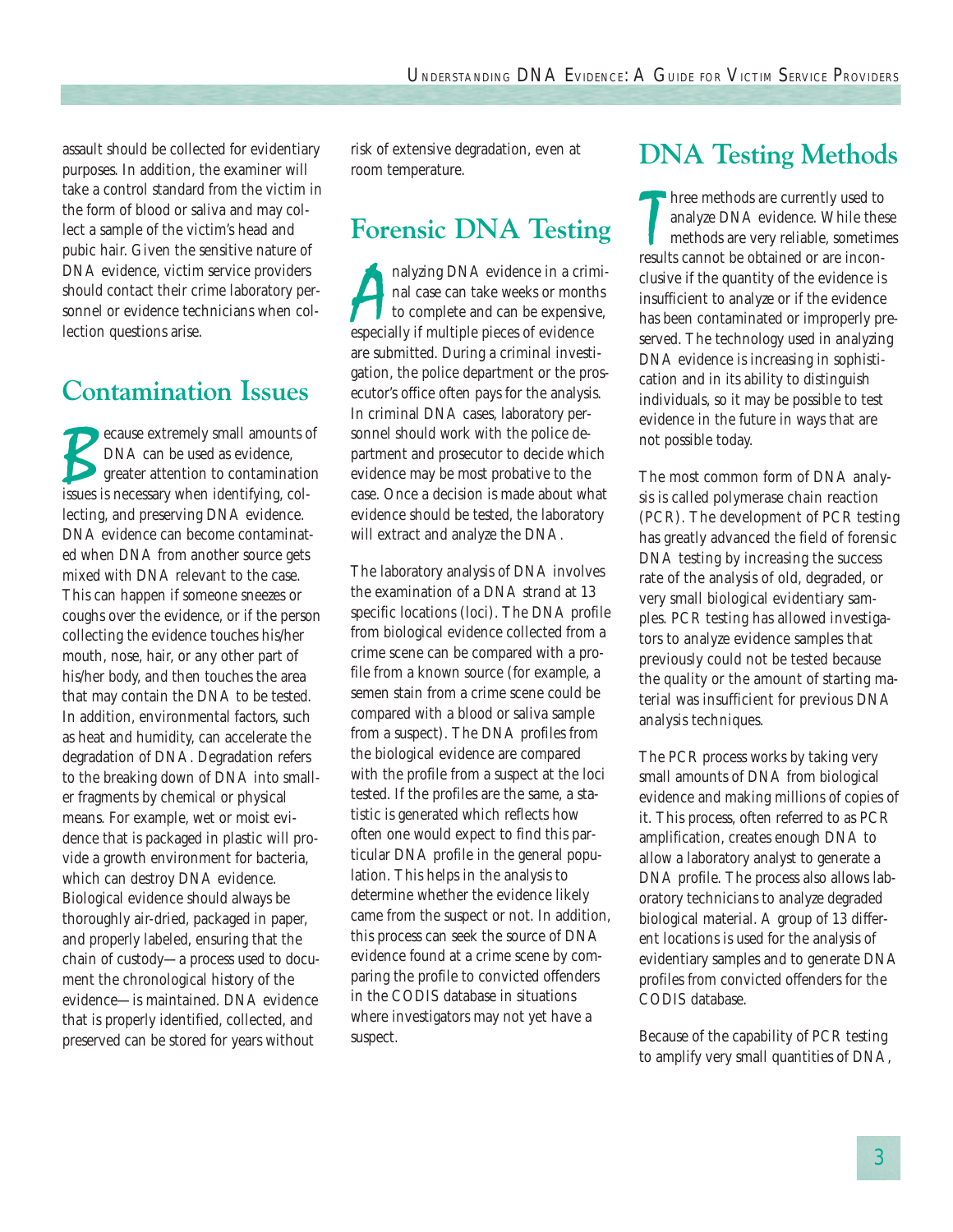extreme care must be exercised to prevent contamination when identifying, collecting, and preserving biological evidence. For this reason, investigators and laboratory personnel should always wear disposable gloves, use clean instruments, and avoid touching other objects when handling the evidence.

The other two methods used to analyze DNA evidence are restriction fragment length polymorphism (RFLP) testing and PCR testing on DNA from the mitochondria of the cell. RFLP testing usually requires a sample that has 100,000 or more cells (such as a dime-sized bloodstain) and contains DNA that is not degraded or broken into smaller fragments. RFLP has been widely used since the late 1980s and is able to exclude wrongly accused individuals. PCR testing on DNA from the mitochondria of the cell is conducted on samples that are unsuitable for RFLP or PCR nuclear DNA testing (such as dried bones or teeth, hair shafts, or samples that contain very little or highly degraded nuclear DNA). Mitochondrial DNA testing is available only in a limited number of laboratories primarily because of the time it takes to perform the tests.

### **Interpreting Results of DNA Analysis**

The types of results can occur in<br>
DNA testing: inclusion, exclusion,<br>
and inconclusive results. It is important that victim service providers, investihree types of results can occur in DNA testing: inclusion, exclusion, and inconclusive results. It is imporgators, and prosecutors understand the meaning of these terms and be able to explain their implications. While conclusive results are very reliable, DNA findings can sometimes yield results that are difficult to interpret.

#### **Inclusion**

When the DNA profile of a known individual (a victim or suspect) matches the DNA profile from the crime scene evidence, the individual is "included" as a potential source of that evidence. However, the strength of this inclusion depends, in part, on the number of DNA locations examined (up to 13 locations can be examined) and the statistic reflecting how often the particular profile would be found in the general population. A DNA profile shown to occur rarely in the population (for example, 1 time in 5 million people) would more strongly suggest that the individual is the source of the biological evidence than would a more common DNA profile (for example, 1 time in 5,000 people). Increasing the number of DNA locations tested typically results in more powerful statistics. For this reason, several DNA locations are tested whenever possible.

In some cases, a DNA inclusion may provide information that is of limited value to the investigative process. For example, results from samples taken from the victim may be consistent with the DNA of the victim, such as vaginal evidence in sexual assault cases. In addition, if the suspect wore a condom during the assault, was aspermatic due to a vasectomy, or did not ejaculate after the assault, additional DNA profiles may not be obtained from the evidence. The results do not mean the suspect was not present and did not commit the crime—only that the substance tested did not come from the suspect. Additionally, inclusion does not necessarily mean a suspect is guilty.

#### **Exclusion**

When the DNA profile from an individual (a victim or suspect) does not match the DNA profile generated from the crime scene evidence, the referenced individual is "excluded" as the donor of the evidence. In some cases, it may be necessary to perform additional testing to establish the source of the DNA profile in the evidence. For example, a blood sample may be requested from the husband of a sexual assault victim to determine whether the DNA profile obtained from the vaginal swab is the result of a prior consensual act and not the assault. Exclusion does not necessarily mean a suspect is innocent.

#### **Inconclusive Results**

Inconclusive results indicate that DNA testing did not produce information that would allow an individual to be either included or excluded as the source of the biological evidence. Inconclusive results can occur for many reasons. For example, even with sensitive PCR testing, the quality or quantity of DNA obtained from the biological evidence may be insufficient to produce definitive DNA typing results. Inconclusive results also can occur if the evidentiary sample contains a mixture of DNA from several individuals (for example, a sample taken from a victim of a gang rape). Even if the suspect's DNA profile is found in the biological evidence, the presence of DNA from other sources may prohibit the establishment of an inclusive or exclusive result. If there is more than one perpetrator or if in a sexual assault case the victim recently had consensual intercourse in which semen also may have been deposited in the victim's vaginal region, the results could contain profiles from more than one person. When this happens, it is often not possible to determine which specific types came from which donor. The suspect cannot be excluded as a possible donor of the DNA found in the evidence sample, but a more conclusive result may not be possible. These cases must be reported as inconclusive. As with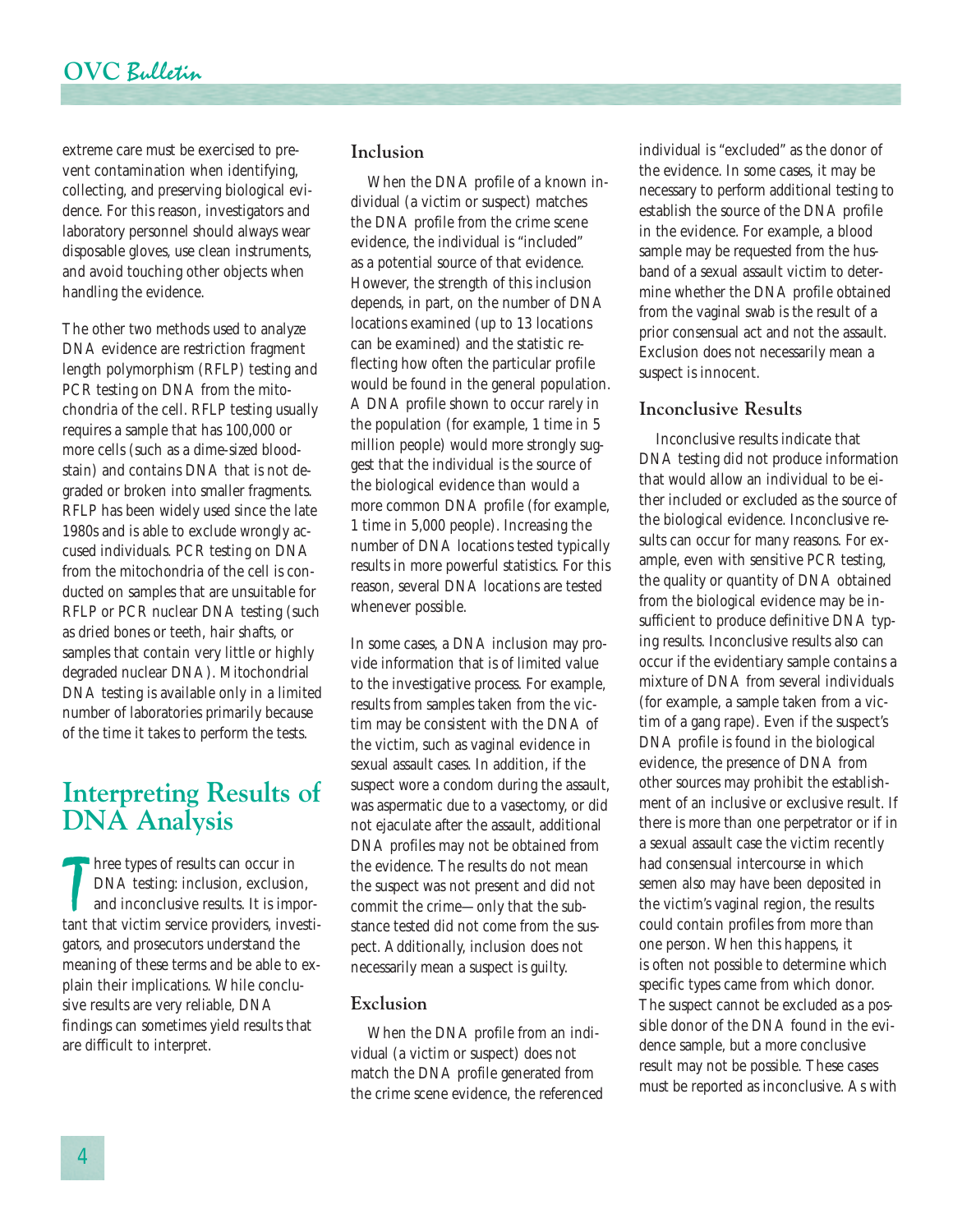all DNA results, inconclusive findings should be interpreted in the context of the other evidence in a case.

### **DNA Evidence: Closed Cases and Unsolved Cases**

Ithough DNA technology can be used in criminal cases to place a suspect at the scene of a crime, it also can be used to solve cases where no lthough DNA technology can be used in criminal cases to place a suspect at the scene of a crime, it suspect previously existed. In addition, it can be used to reevaluate prior convictions to determine innocence. Using new technology to analyze DNA evidence in old cases can provide answers to questions of guilt or innocence and remove lingering doubts. Many postconviction DNA cases have released wrongly convicted individuals based on evidence that was unsuitable for early DNA testing. The development of advanced technology, such as PCR testing, makes it possible to obtain conclusive results in cases in which previous testing might have been inconclusive. It is important to realize that while the testing or retesting may exonerate the individual, exclusionary results may not prove actual innocence. Prosecutors, defense counsel, the court, and law enforcement should concur on the need for testing on a case-by-case basis.

### **Using CODIS To Solve Crimes**

The real investigative power of DN<sub>4</sub><br>technology can be realized in its application to cases where a suspect<br>has not yet been identified. DNA techhe real investigative power of DNA technology can be realized in its application to cases where a suspect nology and the FBI's CODIS database can help law enforcement identify perpetrators or link serial crimes. CODIS uses

two indices to generate investigative leads in crimes that contain biological evidence—the forensic index contains DNA profiles from biological evidence left at crime scenes, and the offender index contains DNA profiles of individuals convicted of violent crimes. Each state has a DNA database law that defines which convicted offenders must enter their profiles into the database. Some states have expanded their laws to require that all felons enter their DNA profiles into the state's database. The CODIS database enables local, state, and federal forensic crime laboratories to work together to solve crimes between jurisdictions or across state lines. While CODIS is operated on the state level, the FBI's national database (also known as the National DNA Index System or NDIS) may link profiles from the databases of each of the 50 states to provide law enforcement with a national network to investigate violent crime. The CODIS database will continue to have an impact on the identification of serial rapists and murderers who have committed crimes in more than one jurisdiction. It is important to realize that although the power of the CODIS database primarily is used in identifying perpetrators of crime, it also can affirm a suspect's innocence.

### **Case Studies: The Power of a DNA Match**

othing illustrates the power of<br>DNA evidence more effective<br>than the case studies—or real-<br>experiences—of those whose lives has DNA evidence more effectively than the case studies—or real-life experiences—of those whose lives have been changed by such evidence. Whereas some case studies demonstrate DNA's ability to exonerate inmates wrongfully convicted of crimes, others show the powerful sense of closure and relief that

a DNA match can bring to victims of violent crime. The three very different case studies presented below reflect the power of a DNA match and reveal some of the complexities involved in the criminal justice system. Given the pain suffered and the time irrevocably lost, these individuals' stories also indicate an urgent need to improve the capabilities and response times of DNA databases and eliminate the growing backlog of rape kits.

#### **A Lifetime Struggle: The Courage of Kellie Greene**

Kellie Greene's life changed forever late one January evening more than 7 years ago following a visit to the laundry room in her apartment complex. As she opened the door to her apartment, she was brutally attacked by an intruder who smashed a tea kettle over her head and then raped her. At some point during the vicious attack, which lasted 45 minutes, Kellie's rapist used dishwashing detergent. It is unknown whether the rapist used it as a lubricant, after ejaculation to cleanse himself, or purposely to destroy crucial DNA evidence that ultimately could convict him of the assault. In any case, forensic experts with the Florida Department of Law Enforcement were able to retrieve a sample of the rapist's semen from the sweater Kellie wore that night. It was this key DNA evidence that, on February 28, 1997, linked David William Shaw to Kellie's attack on January 18, 1994. More than a month would pass, however, before she was told of the DNA match in April 1997.

The road to recovery for Kellie, and countless other rape survivors, is paved with anger, loss, rage, sadness, numbness, confusion, shame, guilt, fear, despair, and courage. The rape is a memory that never disappears and one that marks a woman's life forever. The experience shapes how she reacts to life's challenges and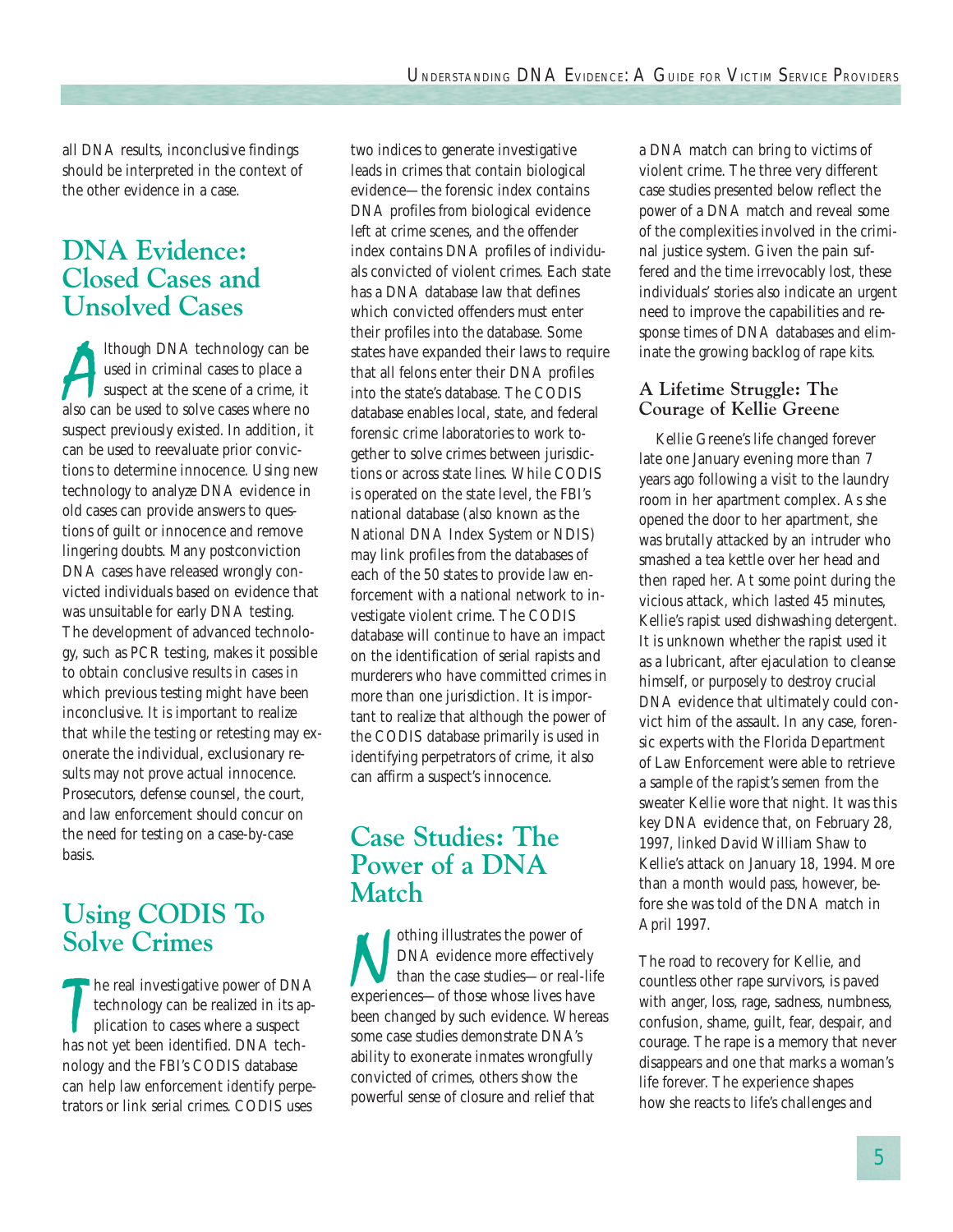unexpected turns, how she gets through each day, how she sleeps at night, how she feels about her sexuality, how she feels about her body, and how she feels about men. "I think I always will struggle with the sexuality. It's never the same. Something that should be natural becomes something that you have to work at," Kellie said.

After Kellie's brutal attack and rape, she did not hesitate to report it to the authorities. "There wasn't any question. I was beat up really badly," she said. But once at the hospital, Kellie had to wait 3 hours in a hospital bed with her head wound still bleeding because the hospital would not treat her without first being seen by a medical examiner. It took seven staples to close the gash in her head.

At the time of her rape, Florida was not processing nonsuspect cases because of funding issues, and, as a result, DNA evidence in her case sat on a shelf for more than 3 years before it was analyzed. If it had not been for persistent law enforcement officers, particularly one detective, Kellie's rape kit might still be sitting on a shelf. Because officers thought Kellie's rape was similar to rapes occurring in Daytona Beach, less than 2 hours north of Orlando where Kellie's attack occurred, her rape kit was dusted off and examined. Once the results were entered into Florida's local DNA database, a hit was made via the FBI's CODIS system, allowing for an almost immediate match. Her rapist's DNA profile did not match the profile of the rapist in Daytona Beach but that of a man already serving a 25-year sentence for beating and raping a woman 6 weeks before attacking Kellie.

While Kellie's rapist remains behind bars today, she continues to fight to keep him there. Quirks in the criminal justice system, insensitivity toward the victim, and

human error allowed her case to slip through the cracks more than once, resulting in a significantly reduced sentence for the offender. Not until late April 2000 was Kellie informed of a plea agreement stating that Shaw could serve concurrently a 22-year sentence for Kellie's rape, a 15-year sentence for a robbery, a 5-year sentence for obstructing justice, and the 25-year sentence for the first rape. A motion filed by the defense attorney to clarify the sentence never reached the state's attorney's office. Finally, the judge signed orders denying Kellie restitution and denying her request that Shaw be treated with chemical castration shots. As a result, Kellie's rapist could be released from jail as early as 2001. Had consecutive sentences been ordered for his brutal crimes, he would not be released until 2041.

After her trial, Kellie drafted and introduced a bill in the Florida legislature that would mandate consecutive sentences for convicted sex offenders and murderers in prison who are found guilty of subsequent offenses. Sponsored by Representative Randy Johnson (R), the legislation was called the Sexual Predator Prosecution Act of 2000. The bill passed Florida's House and Senate unanimously and was signed into law in June 2000.

Kellie has been speaking out about her rape and recovery for more than 6 years. In October 1999, she formed a nonprofit organization named SOAR—Speaking Out About Rape, Inc. She travels across the country giving rape awareness seminars about the healing process and the importance of DNA evidence in solving cases. SOAR gave her recovery a purpose. "I was able to learn something from it and to help others. So often people think of the rape only and not the aftereffects," she pointed out. "DNA is really an amazing tool. You don't know where you're

going to get the DNA from but you can get it from a lot of places."

**Note:** If you would like to contact Kellie Greene or find out more about SOAR, call 407–836–9692, fax 407–836–9690, or visit SOAR's Web site at www.soar99.org.

#### **A First Step Toward Healing: Crime Victim Debbie Smith's Story**

Everything changed for rape victim Debbie Smith when the man who had raped her 6 years earlier was identified. When processed through Virginia's DNA databank, the DNA sample of her assailant collected years earlier had produced a match or "hit" with DNA of an inmate in a Virginia prison. As reflected by her compelling testimony before the National Institute of Justice's National Commission on the Future of DNA Evidence, that DNA match gave Debbie final proof that her assailant would not "come back" for her, as he had threatened. What is more important is that it allowed her to begin healing.

Debbie's ordeal began at about 1 p.m. on May 3, 1989, at her home in Williamsburg, Virginia. She was cleaning house, doing laundry, and baking a cake. A light rain was falling, and her husband—a police lieutenant—was upstairs sleeping after working the night shift and appearing in court that morning. After stepping outside briefly, Debbie came back in and, for some reason, left the door unlocked. Within a few minutes, a masked stranger entered Debbie's house and nearly destroyed her life. The stranger dragged Debbie to a wooded area. He blindfolded her. He robbed her. And he raped her repeatedly, telling her, "Remember, I know where you live and I will come back if you tell anyone."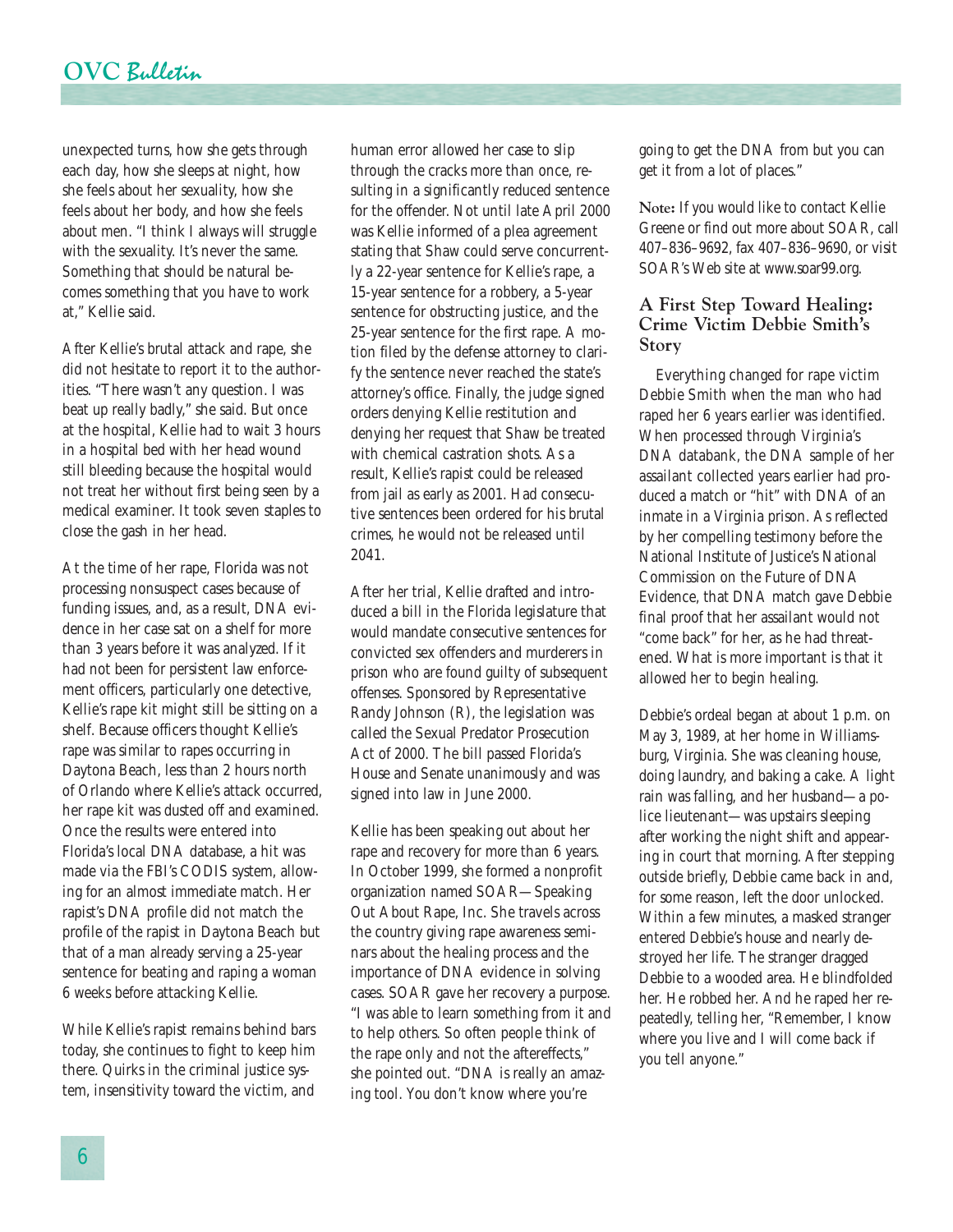When allowed to return home, Debbie told her husband about the attack but in fear begged him not to call the police. She just wanted to take a shower and wash away the pain. Debbie's husband, however, convinced her to notify the police and visit a hospital where trained medical personnel could examine her and collect physical evidence that might identify the rapist. If she showered, that evidence would be lost. Debbie thanks God every day for her husband's advice. Although she was "plucked and scraped and swabbed" during her visit to the hospital, Debbie's rape examination kit produced the crucial DNA evidence that ultimately identified her attacker.

True peace of mind came for Debbie Smith on July 26, 1995, when a forensic scientist for the Commonwealth of Virginia notified Debbie that a DNA match had been made. Her assailant was serving time in a Virginia prison for a separate offense. For the first time since the rape, Debbie knew that her attacker could not come after her. Debbie learned later that her assailant had gone to jail only months after raping her. Because of a backlog in Virginia's DNA database, she waited 6 years to hear about it.

#### **Proof of Innocence: Inmate Ronald Cotton's Story**

Ronald Cotton's story begins on a summer night in 1984 when two rapes were committed in Burlington, North Carolina. In each case, an assailant entered an apartment, cut the phone wires, raped a woman at knifepoint, and stole money and other items. Both victims were taken to the hospital, where full rape examination kits were completed.

The first victim, 22-year-old Jennifer Thompson, described her attacker as a tall African-American man in his early 20s. Police collected photographs of area

men meeting that description, including 22-year-old Ronald Cotton, a Burlington resident employed at a restaurant near Thompson's apartment. Cotton had two prior convictions: one for breaking and entering, and another for assault with intent to rape. Thompson selected Cotton from police photos as her rapist. When Cotton visited the police station to clear up the misunderstanding, he only strengthened the case mounting against him. He claimed that he had been with friends on the night of the rapes, but those friends did not corroborate his alibi. At a physical lineup of suspects, Thompson again selected Cotton. In August 1984, police arrested Cotton and took him into custody. In January 1985, Cotton was convicted of Thompson's rape and sentenced to life in prison. That verdict, however, was overturned, and a new trial was ordered. Cotton was optimistic given a crucial discovery he had made about one of his fellow inmates, Bobby Poole—a tall African-American young man from Burlington also convicted of rape who bore a strong resemblance to the composite sketch used in Cotton's case. Poole had reportedly bragged to inmates that he had committed the rapes for which Cotton was serving time.

The second trial was even more devastating than the first. Both victims testified against Cotton; the jury did not believe that Poole was the real assailant; and, most damaging of all, the court withheld evidence of Poole's alleged confessions. Convicted of both rapes, Cotton received two life sentences plus 55 years in prison.

Back in prison, Cotton "waited it out" for years. In 1994, however, he learned about DNA testing (a procedure unavailable at the time of his trials). He filed and won a motion for DNA testing. In 1995, Burlington police turned over to the court all case evidence containing semen

or other bodily fluids. Samples from Jennifer Thompson had deteriorated and could not be tested, but those from the second victim provided a breakthrough for Cotton. On a tiny vaginal swab, scientists found a bit of sperm. Subjected to PCR testing, that sample showed no match to Ronald Cotton. He could not have committed the crime.

The state DNA database matched the sample to Bobby Poole. On June 30, 1995, almost 11 years after the rapes and  $10^{1/2}$  years after being taken into custody, Ronald Cotton was cleared of all charges and released from prison.

### **Postconviction DNA Testing**

In the same surviving family members confront a number of issues<br>and events following the conviction and sentencing of a defendant. The imictims and surviving family members confront a number of issues and events following the conviction pact of the crime does not end with the incarceration of the offender. Convicted defendants have the right to appeal their sentences, the opportunity for parole, and the ability to file subsequent requests for additional DNA testing. All of these postconviction events are upsetting to victims and families and serve as painful reminders of the suffering and loss associated with the crime. It is extremely important that crime victims and family members are approached with great sensitivity. This is especially critical when the conviction was based primarily on eyewitness identification by the victim. Victim service providers must be aware that victims and their families may need special services to help them cope with postconviction developments.

In the context of postconviction DNA testing, it is important to realize that if a convicted offender requests DNA testing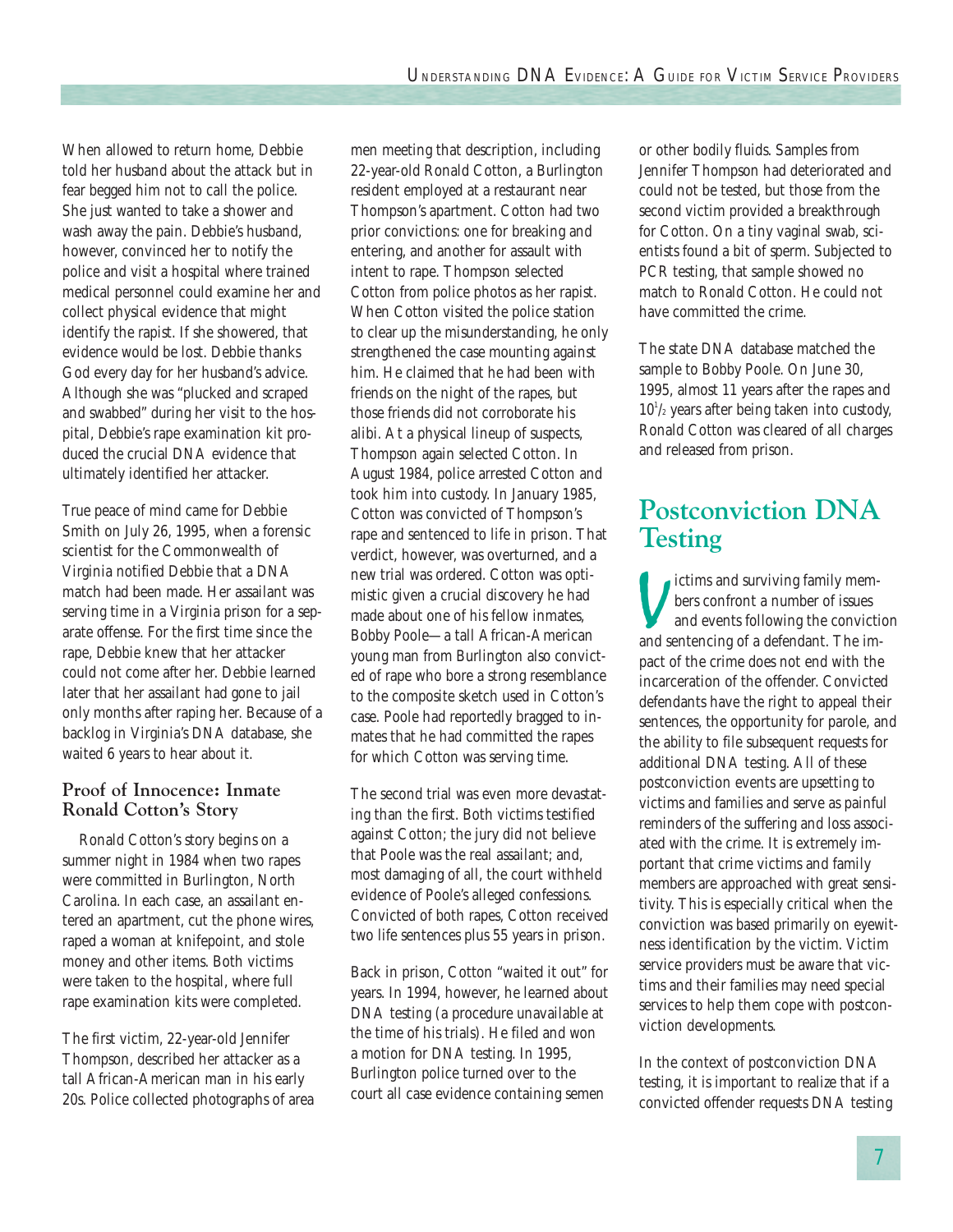#### **OVC** Bulletin

of old or newly discovered evidence, this does not mean the request will be granted. Postconviction requests, in which DNA evidence is available for testing and the test results are likely to exonerate an offender, should be handled with great care because it may be necessary to obtain samples from victims and third parties for the testing process. Prosecutors and victim service providers should ensure that victim counseling resources are available through their offices or a communitybased assistance program.

If testing results produce exculpatory evidence, particularly in mistaken eyewitness identification cases, victims may still believe the defendant is guilty. Victims may be upset and angry. For example, the credibility of sexual assault victims is usually attacked in trial, and a conviction is viewed as a significant validation of their credibility. To face having their credibility called into question again can cause tremendous distress. In addition, some victims may feel terribly guilty about their part in convicting an innocent person. Reassure the victim that she did the best she could at the time and that memory can be fallible. It may help to remind the victim that DNA technology, which may not have been available at the time of the original investigation, is an important tool in making sure the right person is convicted. Remind the victim or survivor that the criminal justice system is not perfect, and emphasize the importance of knowing the truth and identifying the right perpetrator to ensure justice and prevent future victimization of other individuals.

Also, it may help to inform victims of the following:

Even the Innocence Project, which uses DNA testing to exonerate persons who have been wrongfully convicted, concedes that in many cases

in which postconviction requests are made for DNA testing, the results have confirmed the identity of the convicted person as the true perpetrator. This confirmation may have a significant impact on decisions regarding the perpetrator's probation or parole.

- The victim should be assured that everyone in the system, particularly prosecutors and judges, will make sure that ambiguous results that do not clearly exonerate the perpetrator will not weaken the conviction or result in a new trial.
- If postconviction testing of DNA evidence results in a valid exclusion, the victim can be reassured that growing DNA databases will increase the likelihood of identifying the true perpetrator. DNA databases also will make it easier to accurately identify and link perpetrators in future cases.

Meanwhile, a number of states have passed victims' rights statutes that require notification of victims, including notification of appeal proceedings, prison release, application for pardon, or commutation of sentence. Agencies involved in postconviction DNA cases should make certain they comply with applicable state statutes.

# **Conclusion**

The importance of the role forensis<br>
DNA evidence plays in solving s<br>
ual assault and homicide cases cas<br>
not be overstated. DNA evidence is a he importance of the role forensic DNA evidence plays in solving sexual assault and homicide cases cancrucial tool used in effective police work to solve violent crimes. For those who have been wrongly accused, sentenced, and imprisoned—sometimes for many years—for a crime they did not commit,

DNA evidence exonerates the innocent and alerts law enforcement to pursue the true offender. By convicting the guilty and freeing the innocent, DNA evidence truly serves the interests of justice.

Although DNA is a powerful tool, it is useless to the criminal justice system if not properly collected, preserved, and tested. Members of the criminal justice community must be trained to identify DNA evidence, to understand its significance, and to counsel victims on how valuable it is in apprehending and convicting offenders.

As technology to test forensic DNA evidence advances and huge backlogs of rape kits decline in laboratories nationwide, crimes will be solved more quickly and comparisons between known offenders and unsolved cases will increase using the FBI's CODIS database.

For too long, victims of violent crime have been ignored, but the criminal justice community now has an amazing tool that will offer victims relief, peace of mind, and some closure for having experienced and survived brutal sexual crimes or the death of a loved one. Victim service providers, law enforcement, evidence technicians, prosecutors, and others involved in bringing justice to crime victims are at the forefront of the DNA revolution, and they must strive to educate the public about the vital role DNA plays in protecting victims from further trauma.

# **Glossary**

This glossary highlights some of the<br>technological terms victim service<br>providers may encounter when deal<br>ing with victims during a criminal inveshis glossary highlights some of the technological terms victim service providers may encounter when dealtigation. Many terms have been used in this bulletin, but others are listed to give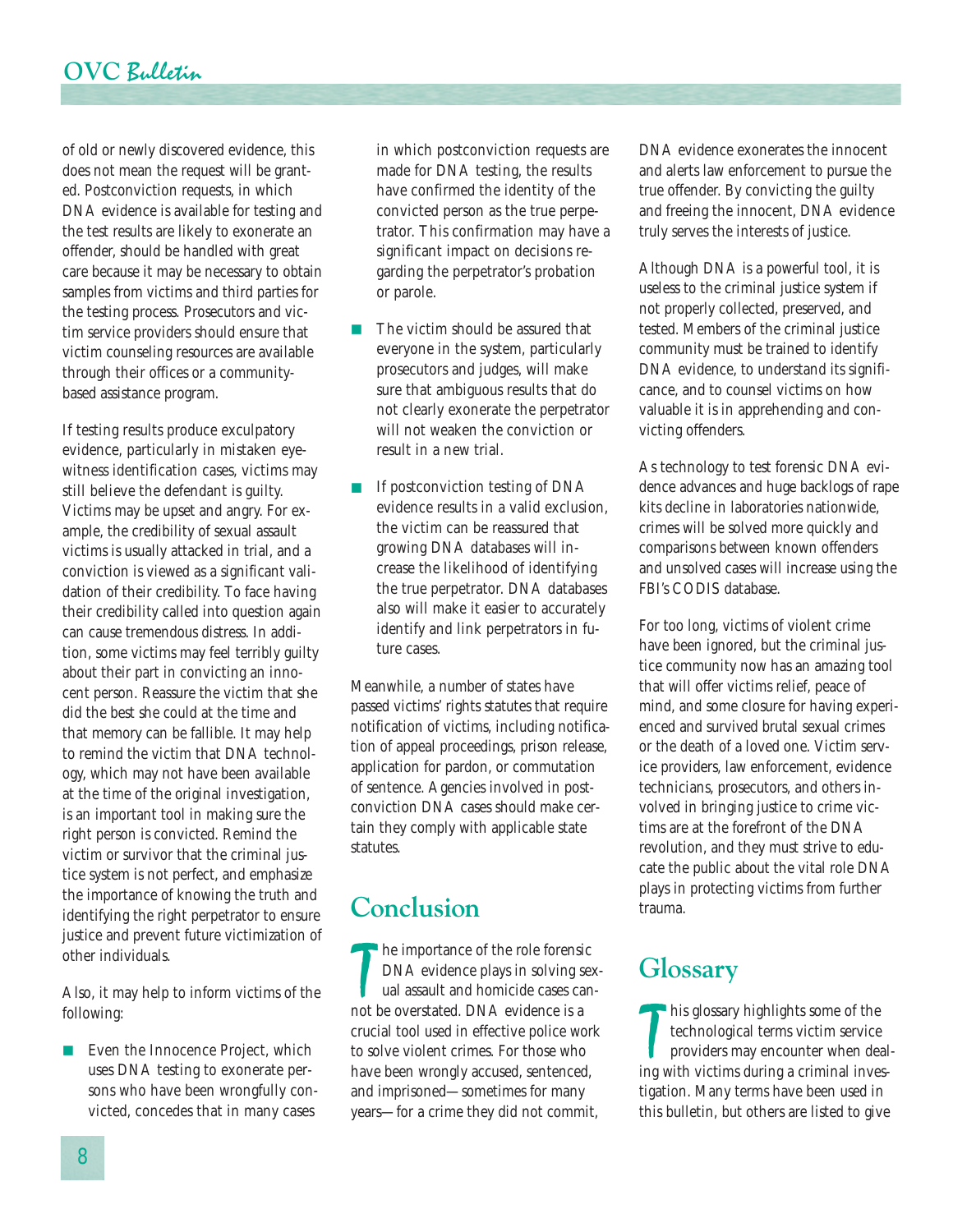providers a more thorough understanding of the importance of DNA.

**ABO Blood Typing:** A commonly used genetic typing test that uses antibodies to detect variations on the surface of human red blood cells. Individuals are typed as having an A, B, O, or AB blood type by testing liquid or stains from body fluids (such as blood, saliva, vaginal secretions). One out of every three randomly selected pairs of people have the same ABO blood type.

**Amelogenin:** A gene present on the X and Y sex chromosomes that is used in DNA identification testing to determine the gender of the donor of the DNA of a biological sample.

**Biological Evidence:** Evidence commonly recovered from crime scenes in the form of hair, tissue, bones, teeth, blood, or other bodily fluids.

**Chain of Custody:** A record of individuals who have had physical possession of the evidence and the process used to maintain and document the chronological history of the evidence. Documents should include the name or initials of the individual collecting the evidence, each person or entity subsequently having custody of it, the dates the items were collected or transferred, where the items were collected, the agency and case number, the victim's or suspect's name (if known), and a brief description of the item.

**CODIS:** The Combined DNA Index System is an electronic database of DNA profiles obtained from evidence samples from unsolved crimes and from known individuals convicted of particular crimes. Contributions to this database are made through state crime laboratories and the data are maintained by the FBI.

**Contamination:** The undesirable transfer of material to physical evidence (DNA) from another source.

**Degradation:** The breaking down of DNA into smaller fragments by chemical or physical processes. Degradation of DNA may limit its use as evidence.

**DNA:** Deoxyribonucleic acid, often referred to as the "blueprint of life," is an organic substance found in nearly all cells. DNA determines each person's individual characteristics. An individual's DNA is unique except in identical twins. DNA in the cell nucleus is the genetic material inherited from our biological parents. The shape of DNA resembles a rope ladder that has been twisted (double helix).

**DNA Advisory Board (DAB):** Created under the DNA Identification Act of 1994, DAB established standards for forensic DNA testing laboratories and held its last meeting in fall 2000.

**DNA Marker:** A piece of DNA from a known location in the DNA molecule, which differs between people. The DNA marker is used to identify the specific genetic variations an individual possesses.

**DNA Profile:** A set of genetic characteristics that results from forensic DNA analysis of several DNA markers.

**DNA Typing or Profiling:** The process of testing to identify DNA patterns or types. In the forensic setting, this testing is used to indicate parentage or to exclude or include individuals as possible sources of body fluid stains (blood, saliva, or semen) and other biological evidence (bones, teeth, or hair).

**Elimination or Reference Sample:** A term used to describe a sample of known source taken for comparison purposes. An

**elimination sample** is one of known source taken from a person who had lawful access to the crime scene to be used for comparison with evidence of the same type. Examples of elimination samples include blood or cheek (buccal) swabs for DNA analysis, fingerprints from occupants, tire tread impressions from police vehicles, or footwear impressions from emergency medical personnel. A **reference sample** is material of a verifiable/ documented source which shows an association or link between an offender, crime scene, and/or victim when compared with evidence of an unknown source. For example, a carpet cutting taken from a location suspected as the point of transfer for comparison with the fibers recovered from a suspect's shoes, a sample of paint removed from a suspect's vehicle to be compared with paint found on a victim's vehicle following an accident, or a sample of the suspect's and/or victim's blood submitted for comparison with a bloodstained shirt recovered as evidence.

**Exclusion:** A DNA test result indicating that an individual is excluded as the source of DNA evidence. In the context of a criminal case, exclusion does not necessarily mean a suspect is innocent.

**Exemplar:** A biological sample (such as blood or saliva) collected from a known individual to be used for comparison to DNA test results from evidence samples. Also referred to as a standard.

**Inclusion:** A DNA test result indicating that an individual is not excluded as the source of DNA evidence. In the context of a criminal case, inclusion does not necessarily mean a suspect is guilty.

**Inconclusive Results:** A situation in which no conclusion can be reached regarding testing done due to one of many possible reasons (such as no results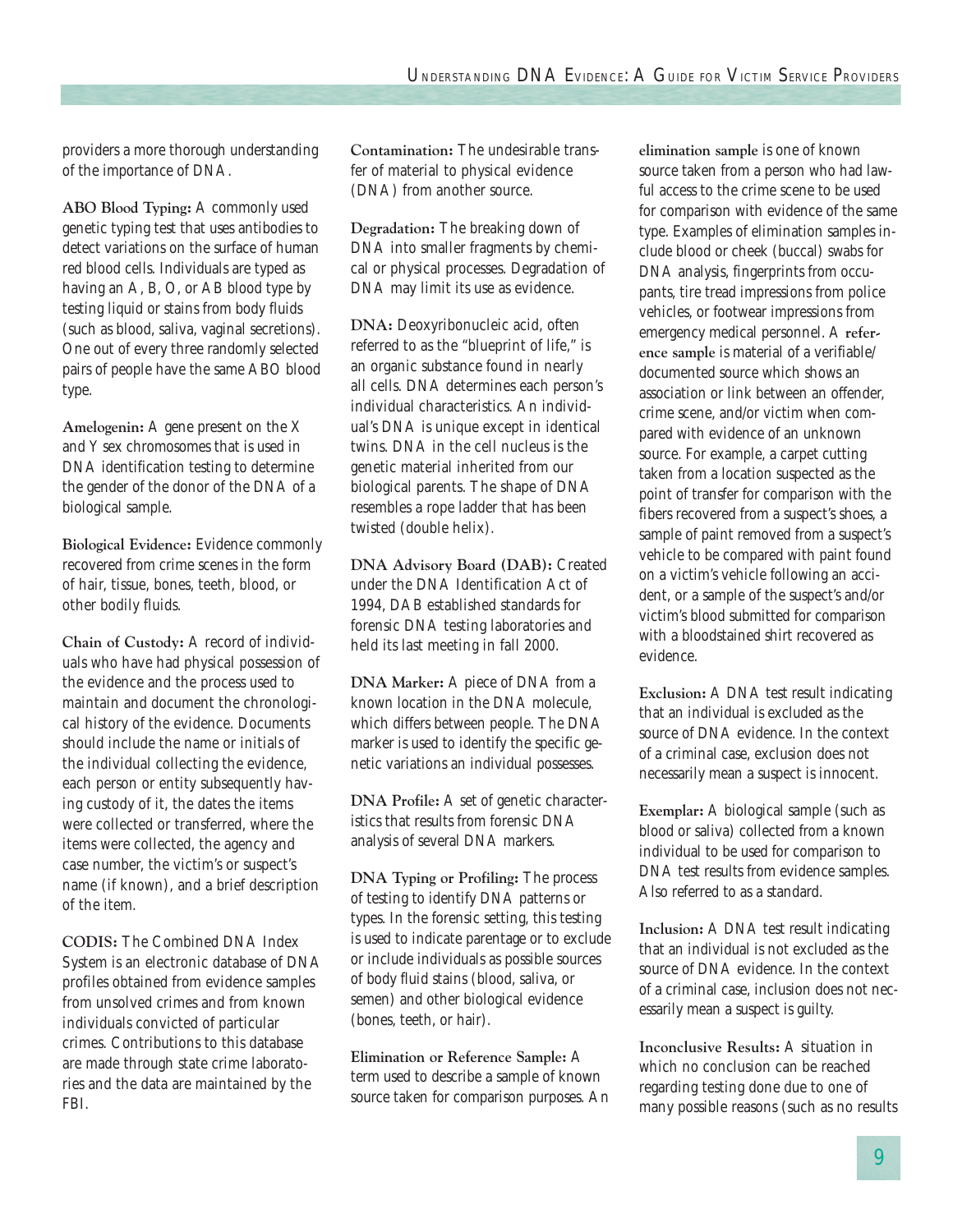#### **OVC** Bulletin

obtained, uninterpretable results obtained, no exemplar/standard available for testing).

**Locus (pl. loci):** The specific physical location of a gene on a chromosome.

**Mitochondrial DNA:** DNA found in the mitochondria in each cell of a body. The sequencing of mitochondrial DNA can link individuals descended from a common female ancestor.

**Nuclear DNA:** DNA found in the nucleus of a cell. DNA testing using RFLP, DQA1 (DQa), PM, D1S80, or STRs screen markers in nuclear DNA.

**PCR:** Polymerase chain reaction is a process used in DNA identification testing in which one or more specific small regions of the DNA are copied using a DNA polymerase enzyme so that a sufficient amount of DNA is generated for analysis. This process enables scientists to obtain genetic information from small or degraded specimens.

**Polymorphism:** Variations in DNA sequences in a population that are detected in human DNA identification testing.

**Reference Sample:** See Elimination or Reference Sample listing.

**RFLP:** Restriction fragment length polymorphism is a process used in DNA identification testing in which size (fragment length) differences at specific regions of the DNA are detected.

**STR:** Short tandem repeat(s) are small regions of the DNA that contain short segments (usually 2, 3, 4, or 5 bases long) repeated several times in tandem (sideby-side). Thirteen STR sequences have been selected as the genetic markers to be used in CODIS.

**Substrates:** Any background material upon which a biological sample has been deposited (e.g., clothing, glass, wood, or upholstery).

### **References**

Connors, E., T. Lundregan, N. Miller, and T. McEwen. 1996. *Convicted by Juries, Exonerated by Science: Case Studies in the Use of DNA Evidence To Establish Innocence After Trial.* Washington, DC: U.S. Department of Justice, National Institute of Justice.

Hammond, H.A., and C. Thomas Caskey. 1997. *Automated DNA Typing: Method of the Future?* Washington, DC: U.S. Department of Justice, National Institute of Justice.

*Handbook of Forensic Services: Evidence Examinations—DNA General.* 1999. Washington, DC: Federal Bureau of Investigation.

Inman, K., and N. Rudin. 1997. *An Introduction to Forensic DNA Analysis.* Boca Raton, FL: CRC Press, Inc.

Ledray, L.E. 2000. *Sexual Assault Nurse Examiner (S.A.N.E.) Development and Operation Guide.* Washington, DC: U.S. Department of Justice, Office for Victims of Crime.

National Commission on the Future of DNA Evidence. 1999. *Postconviction DNA Testing: Recommendations for Handling Requests.* Washington, DC: U.S. Department of Justice, National Institute of Justice.

National Commission on the Future of DNA Evidence. 1999. *What Every Law Enforcement Officer Should Know About DNA Evidence.* Washington, DC: U.S. Department of Justice, National Institute of Justice.

National Research Council. 1992. *DNA Technology in Forensic Science.* Washington, DC: National Academy Press.

National Research Council. 1996. *The Evaluation of Forensic DNA Evidence.* Washington, DC: National Academy Press.

Weedn, V.W., and J.W. Hicks. 1998. *The Unrealized Potential of DNA Testing.* Washington, DC: U.S. Department of Justice, National Institute of Justice.

### **For Further Information**

**American Prosecutors Research Institute** 99 Canal Center Plaza, Suite 510 Alexandria, VA 22314 703–549–4253 World Wide Web: www.ndaa-apri.org/apri/Index.html

**Federal Bureau of Investigation (FBI)** 202–324–3000 World Wide Web: www.fbi.gov

**National Center for Victims of Crime (NCVC)** 2111 Wilson Boulevard, Suite 300 Arlington, VA 22201 703–276–2880 Emergency: 1–800–394–2255 E-mail: ncvc@ncvc.org World Wide Web: www.ncvc.org

**National Commission on the Future of DNA Evidence** National Institute of Justice 810 Seventh Street NW. Seventh Floor Washington, DC 20531 202–307–2942 World Wide Web: www.ojp.usdoj.gov/nij/dna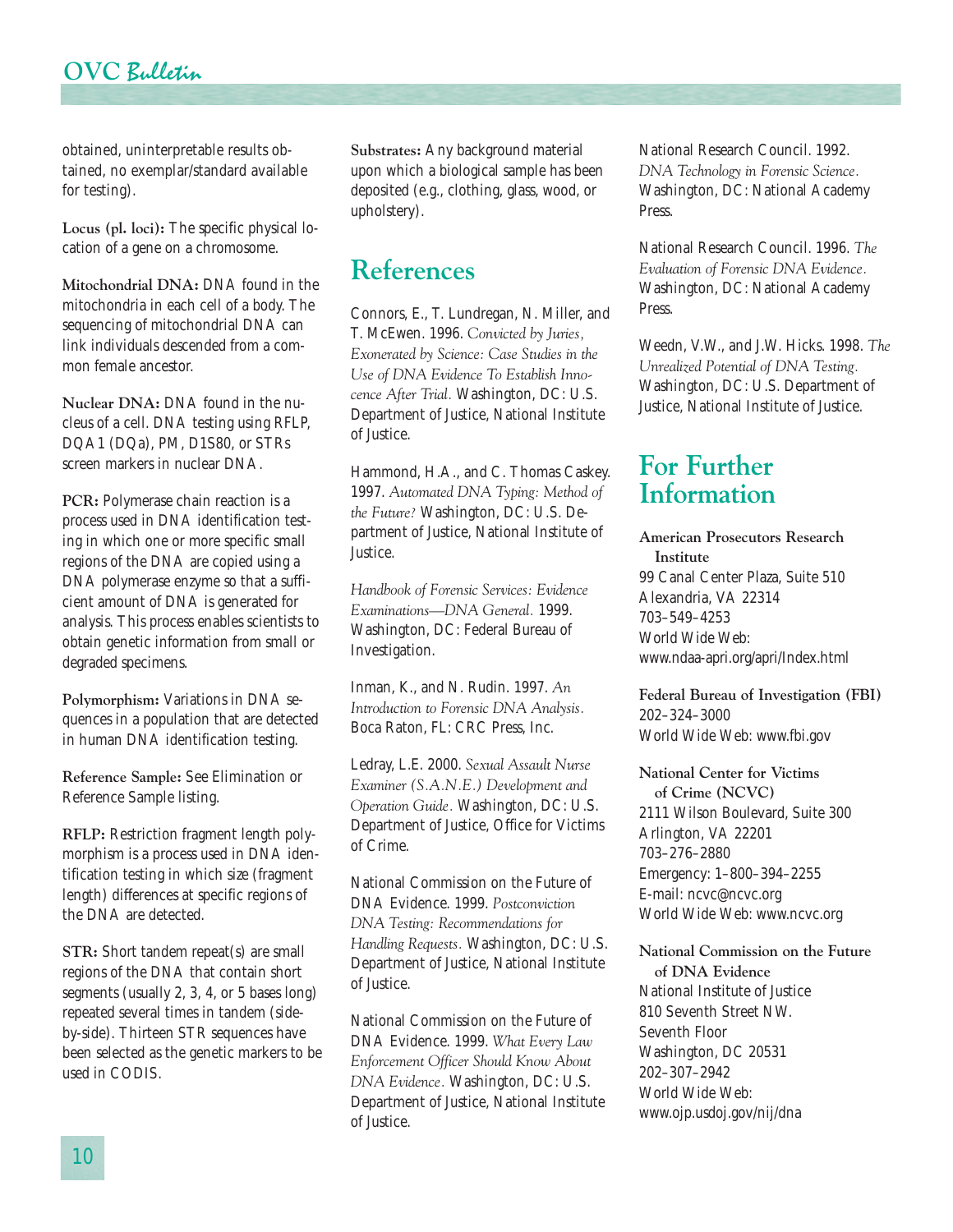**National Criminal Justice Reference Service (NCJRS)** P.O. Box 6000 Rockville, MD 20849–6000 1–800–851–3420 or 301–519–5500 TTY: 1–877–712–9279 (toll free) or 301–947–8374 (local)

**Office for Victims of Crime (OVC)** U.S. Department of Justice 810 Seventh Street NW. Eighth Floor Washington, DC 20531 202–307–5983 Fax: 202–514–6383 World Wide Web: www.ojp.usdoj.gov/ovc

**Office for Victims of Crime Resource Center (OVCRC)** P.O. Box 6000 Rockville, MD 20849–6000 1–800–627–6872 TTY: 1–877–712–9279 (toll free) World Wide Web: www.ncjrs.org

**Rape, Abuse & Incest National Network (RAINN)** 635–B Pennsylvania Avenue SE. Washington, DC 20003 202–544–1034 National Hotline: 1–800–656–HOPE Fax: 202–544–3556 E-mail: rainnmail@aol.com World Wide Web: www.rainn.org

**Sexual Assault Nurse Examiner (S.A.N.E.)-Sexual Assault Response Team (S.A.R.T.)** World Wide Web: www.sane-sart.com

This Web site, sponsored by the Sexual Assault Resource Service (SARS) of

Minneapolis, Minnesota, provides information and technical assistance to individuals and institutions interested in developing new S.A.N.E.-S.A.R.T. programs or improving existing ones. SARS established the *Sexual Assault Nurse Examiner Development and Operation Guide,*which offers users a multidisciplinary, victim-centered way of responding to sexual assault victims.

**Speaking Out About Rape, Inc. (SOAR)** 69 East Pine Street Orlando, FL 32801 407–836–9692 Fax: 407–836–9690 World Wide Web: www.soar99.org

**Violence Against Women Office (VAWO)** U.S. Department of Justice 810 Seventh Street NW. Washington, DC 20531 202–307–6026 Fax: 202–305–2589 World Wide Web: www.ojp.usdoj.gov/vawo

The Violence Against Women Office (VAWO) was created in 1995 to implement the 1994 Violence Against Women Act (VAWA) and to lead the national effort to stop domestic violence, sexual assault, and stalking of women. VAWO works with victim advocates and law enforcement to develop grant programs that support a variety of services for women, including advocacy, emergency shelter, law enforcement protection, and legal aid. Two critical VAWO grants are the

STOP (Services\*Training\*Officers\* Prosecutors) Violence Against Women Formula Grants and the STOP Violence Against Indian Women Discretionary Grants.

The **STOP (Services\*Training\* Officers\*Prosecutors) Violence Against Women Formula Grants** are awarded to the states, District of Columbia, and territories to develop and strengthen their criminal justice system's response to violence against women and to support and enhance services for victims. Each grantee must allocate at least 25 percent of the grant funds to law enforcement, at least 25 percent to prosecution, at least 30 percent to victim services, and at least 5 percent to courts. The remaining 15 percent can be allocated at each grantee's discretion within the broad parameters established by VAWA.

The **STOP Violence Against Indian Women Discretionary Grants** are awarded to develop and strengthen tribal law enforcement and prosecution efforts to combat violence against native women and develop and enhance services for victims. Tribes that have law enforcement and prosecution responsibilities must allocate at least 25 percent of their grant funds to tribal law enforcement, at least 25 percent to tribal prosecution, at least 30 percent to victim services, and at least 5 percent to courts. The remaining 15 percent can be allocated at each grantee's discretion within the broad parameters established by VAWA.